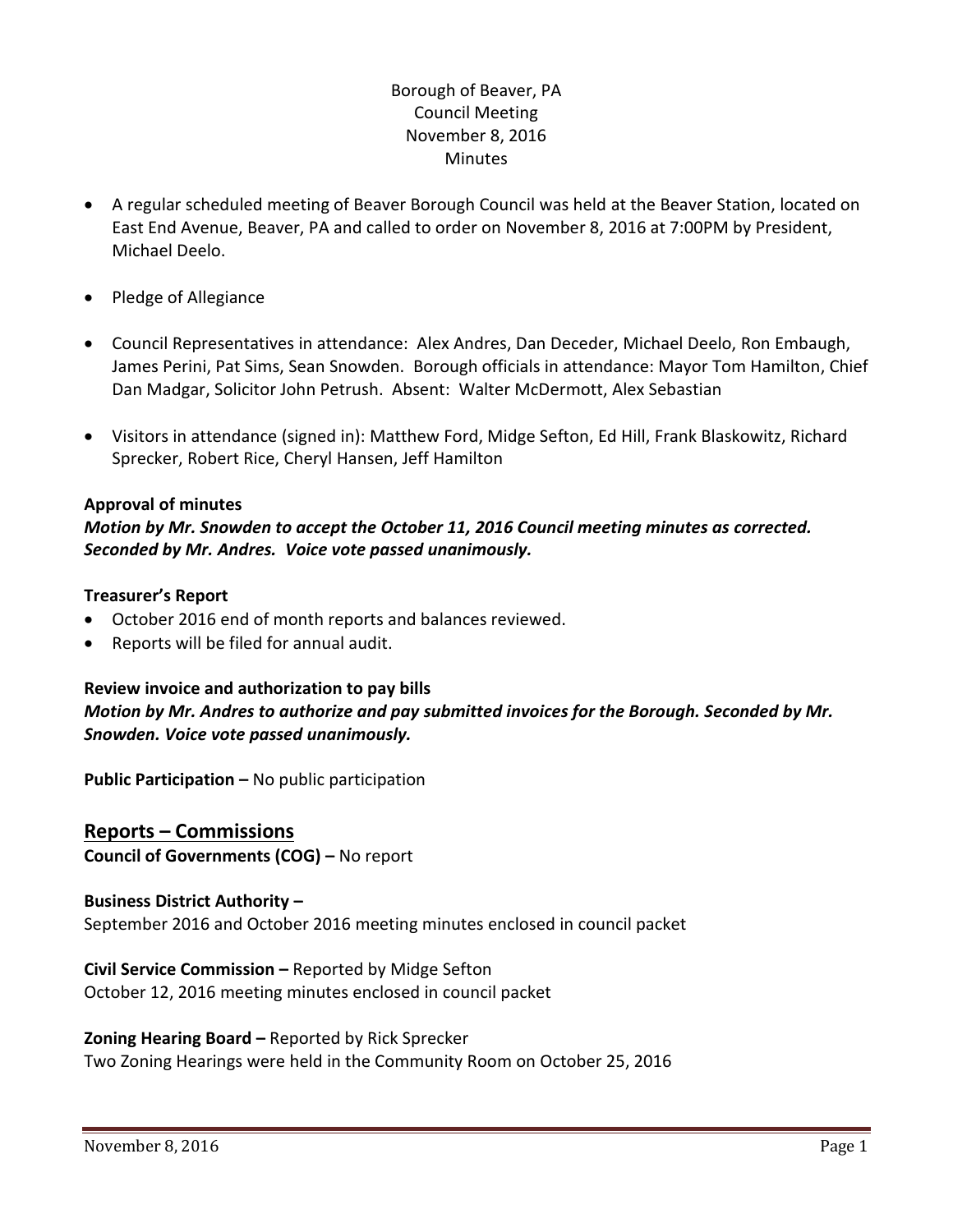- 396 Fourth Street Requested a variance from section 1076.B.1.a in the Beaver Borough zoning ordinance for the enlargement of a non-conforming use. The request was unanimously approved.
- 394 College Avenue Requested variances from section 504.D.1.a, 504.D.2.a.ii and 504.D.3 in the Beaver Borough zoning ordinance related to minimum front, side and rear yard setback distances. The request was unanimously denied.

#### **Planning Commission –** Reported by Robert Rice

Draft of October 17, 2016 meeting minutes enclosed in council packet

**Tree Commission –** Reported by Frank Blaskowitz September 26, 2016 meeting minutes enclosed in council packet

**Code Enforcement Officer Report –** Reported by Mr. Sprecker October 2016 report enclosed in council packet

#### **Historic Architectural Review Board (HARB) –** Reported by Robert Rice

Draft of October 27, 2016 meeting minutes and Report regarding property at 1335 3rd Street seeking Certificate of Appropriateness (COA) – Demolition permit, enclosed in council packet

### **Council Committee Reports**

**Public Safety –** Reported by Mr. Snowden October 26, 2016 meeting minutes enclosed in council packet

**Finance –** Reported by Mr. Perini Reviewed the October 19, 2016 meeting minutes enclosed in council packet

**Highway –** No report

**General Government –** No report

**Code Enforcement –** Reported by Mr. Sebastian October 24, 2016 meeting minutes enclosed in council packet

**Recreation –** No meeting in November

**Water & Sewer –** Reported by Mr. Sims October 19, 2016 meeting minutes enclosed in council packet

## **Reports**

**Manager's Report –** Reported by Chief Madgar Reviewed the October 2016 report enclosed in council packet

**President's Report –** No report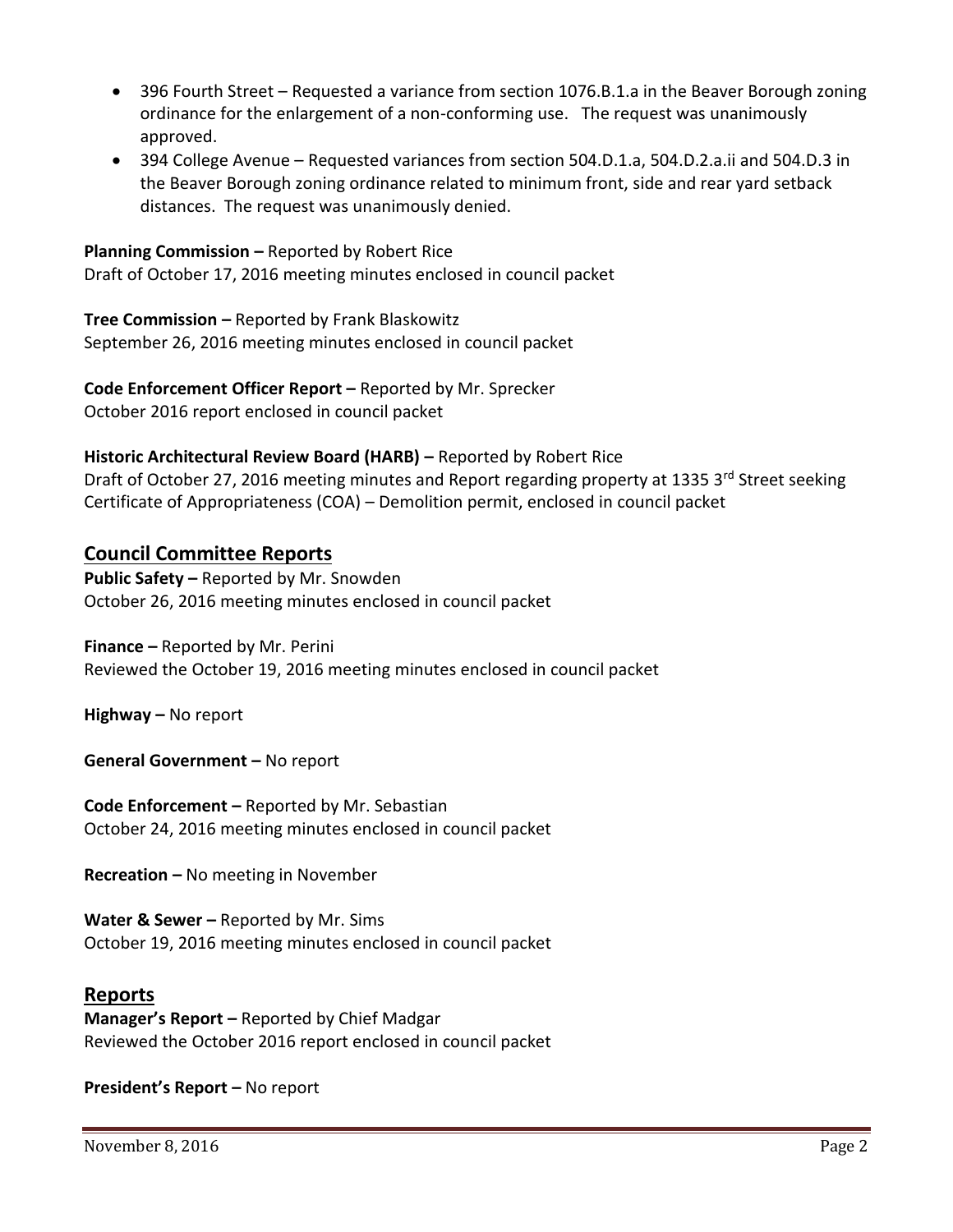#### **Mayor Hamilton –**

This Friday, November 11<sup>th</sup> at 10:30AM the Veteran's Day Parade will be hosted in Beaver.

**Police Chief Madgar – No report** 

**Fire Department –** No report

#### **Emergency Management Coordinator – No report**

#### **Borough Engineer and Water/Sewer Engineer –**

October 2015 monthly reports enclosed in council packet

#### **Solicitor Petrush –**

Several items worked on:

- Zoning Ordinance Property at 1311 Corporation Street
- Municipal Grounds Property at 250 East End Avenue
- General Government New Beer Sales Facility
	- $\circ$  Received feedback from the law firm in Pittsburgh found no irregularities in the issuing of the license by the state.
	- o Borough Ordinances or Zoning Ordinances should be reviewed by Council and Solicitor
	- o Mr. Deelo stated Council needs to look at all possibilities to not allow any additional licenses being issued for the best interest of our community.
- Municipal Finances Claim for Real Estate Tax Exemption

## **Old Business**

**Motion – Ordinance amending Chapter 1, Part 5.B of the Code of Ordinances, relating to a Municipal Employee's Pension Plan.**

*Motion by Mr. Sims that Beaver Borough Council adopt the attached proposed Ordinance amending Chapter 1, Part 5.B. of the Code of Ordinances, relating to a Municipal Employee's Pension Plan Amendment: The definition of the word "Employee" revised to read "Any person, hired on or after the adoption of the defined contribution plan provisions, who is employed on a full-time basis (at least 35 hours per week) by the Borough of Beaver (excluding any uniformed employee). Seconded by Mr. Snowden. Voice vote passed unanimously.*

#### **New Business**

**Motion – Ordinance amending Chapter 1, Part 3 of the Code of Ordinances, relating to Administration and Government**

*Motion by Mr. Sims that Beaver Borough Council adopt the attached proposed Ordinance amending Chapter 1, Part 3 of the Code of Ordinances, relating to Administration and Government. Chapter 1, Part 3.A, entitled Acquisition of Projects, is repealed in its entirety. Seconded by Mr. Deceder. Voice vote passed unanimously.*